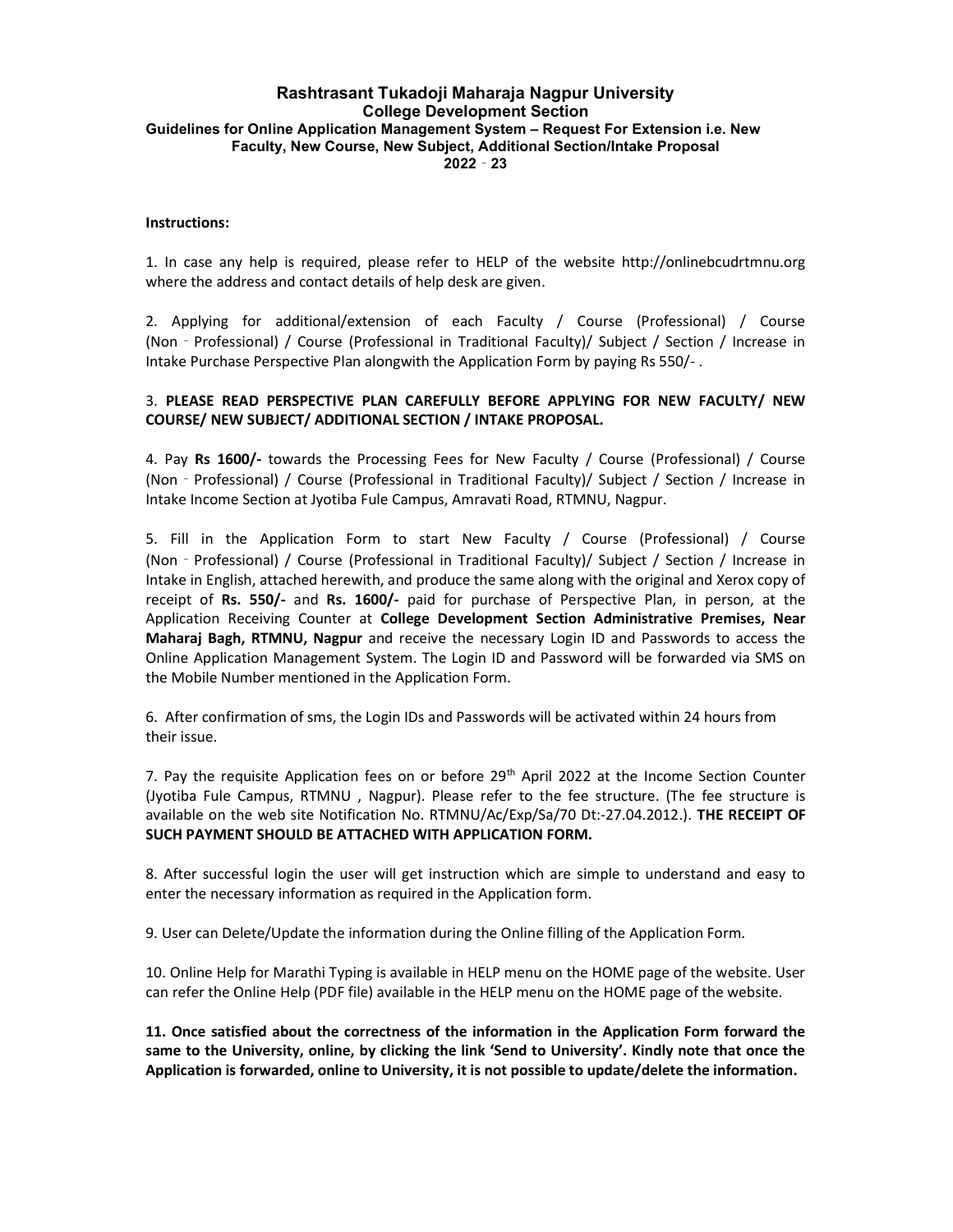12. The Link of Print shall be activated automatically, once the information is sent to the University online. Take the printout of the Application Form.

13. Put necessary seal and signature on the printed Application Form and physically submit seven copies of the Application form to the University along with the necessary documents as listed in Parishishtha 'B'. Also attach the original receipts of all payment to Application form as well as softcopy (CD) of the Application Form and Enclosures in DVB-TTSurekh font in Marathi.

14. Kindly note that the timing of the cash counter at Accounts Section is from 10:30 am to 3:30 pm only during University Working days.

15. All the Application Forms received shall be subject to scrutiny by the Committee as per the provisions and guidelines of existing Perspective Plan of the University, provisions of Maharashtra Public Universities Act 2016 and relevant G.Rs issued by the Government of Maharashtra from time to time and also the guidelines of the apex bodies, wherever applicable.

16. Last date for submitting Application form online will be 30<sup>th</sup> April 2022.

17. Last date for submission of hard copy of Application form alongwith enclosures will be  $4<sup>th</sup>$  May 2022 .

### 18. Incomplete application, in any respect, will be summarily rejected.

### How to Login ?

- 1. Access the RTMNU, Nagpur website http://nagpuruniversity.org
- 2. Use the link Online College Section
- 3. The necessary Online Help shall be available in the HELP link

### Alternatively

- 1. Access the online DCUD website http://onlinedcudrtmnu.org
- 2. The necessary Online Help shall be available in the HELP link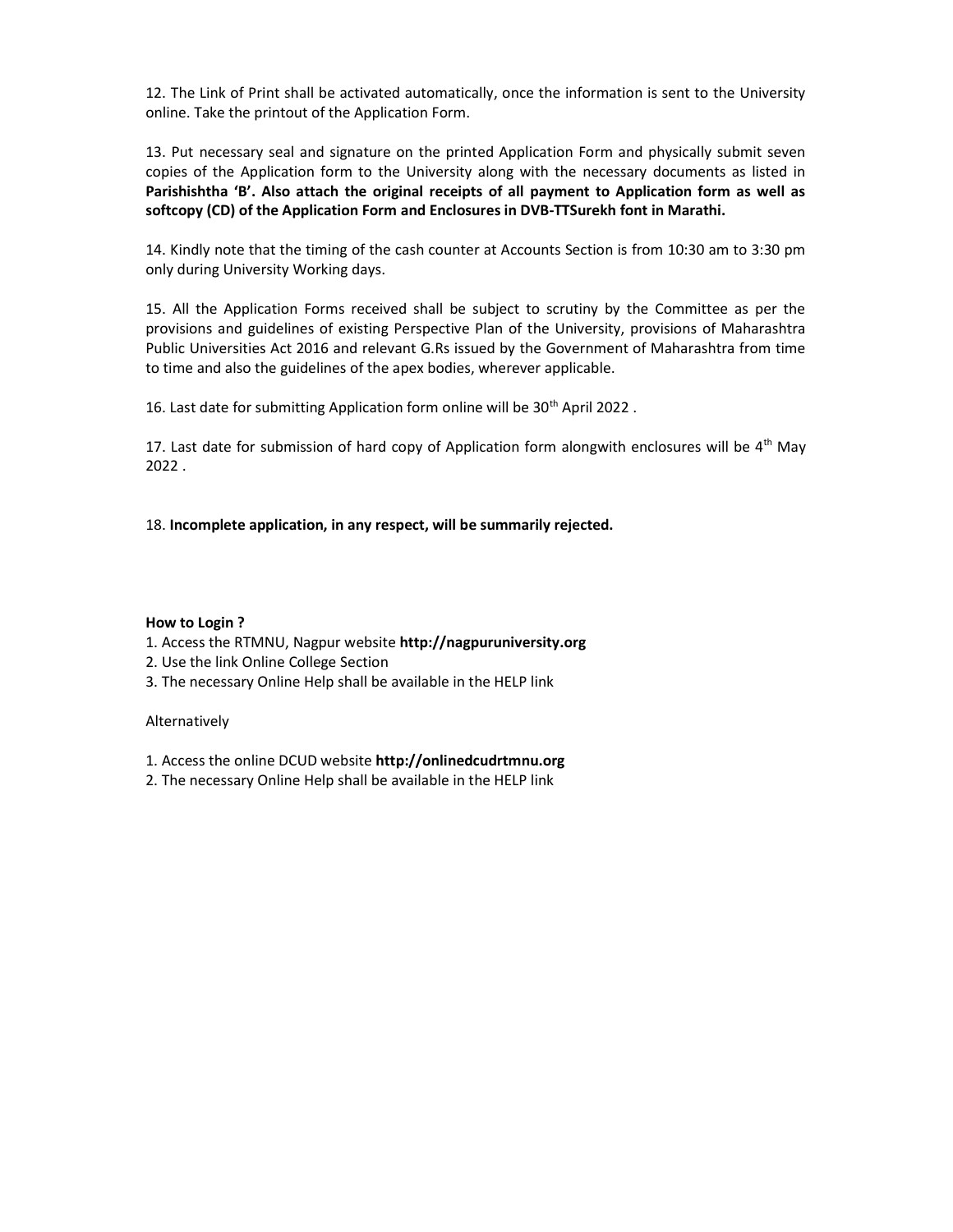## Rashtrasant Tukadoji Maharaja Nagpur University College Development Section Guidelines for Online Application Management System – Request For Extension i.e. New Faculty, New Course, New Subject, Additional Section/Intake Proposal 2022‐23

## Important Dates / Timings (Excluding Holidays) :

| Society/Trust/College Online Registration:      | 25/04/2022 to 29/04/2022     |
|-------------------------------------------------|------------------------------|
|                                                 | $(from 10:30$ am to 5:40 pm) |
| Forwarding of Online Application to University: | 25/04/2022 to 30/04/2022     |
| Physical Receipt of Application Printouts :     | On or Before 04/05/2022      |
|                                                 | (from 10:30 am to 5:40 pm)   |

| <b>Helpdesk Details:</b> |                                                       |
|--------------------------|-------------------------------------------------------|
| Phone Nos.:              | 09422444243, 08275044834                              |
|                          | (available on all working days from 10:30 am to 6 pm) |
| email ID:                | support@onlinedcudrtmnu.org                           |

Please note that the Physical Receipt facility and Help Desk Shall not be available during University Holidays.

## Various Fees :

| 1 | Perspective Plan along with Application form Purchase<br>(New Colleges) | Rs 550/- per Application                                         |
|---|-------------------------------------------------------------------------|------------------------------------------------------------------|
| 2 | Processing Fee for each Application                                     | Rs 1600/ -                                                       |
| 3 | <b>Affiliation Fee</b>                                                  | As per Notification No.<br>RTMNU/Ac/Exp/Sa/70 Dt:-<br>27/04/2012 |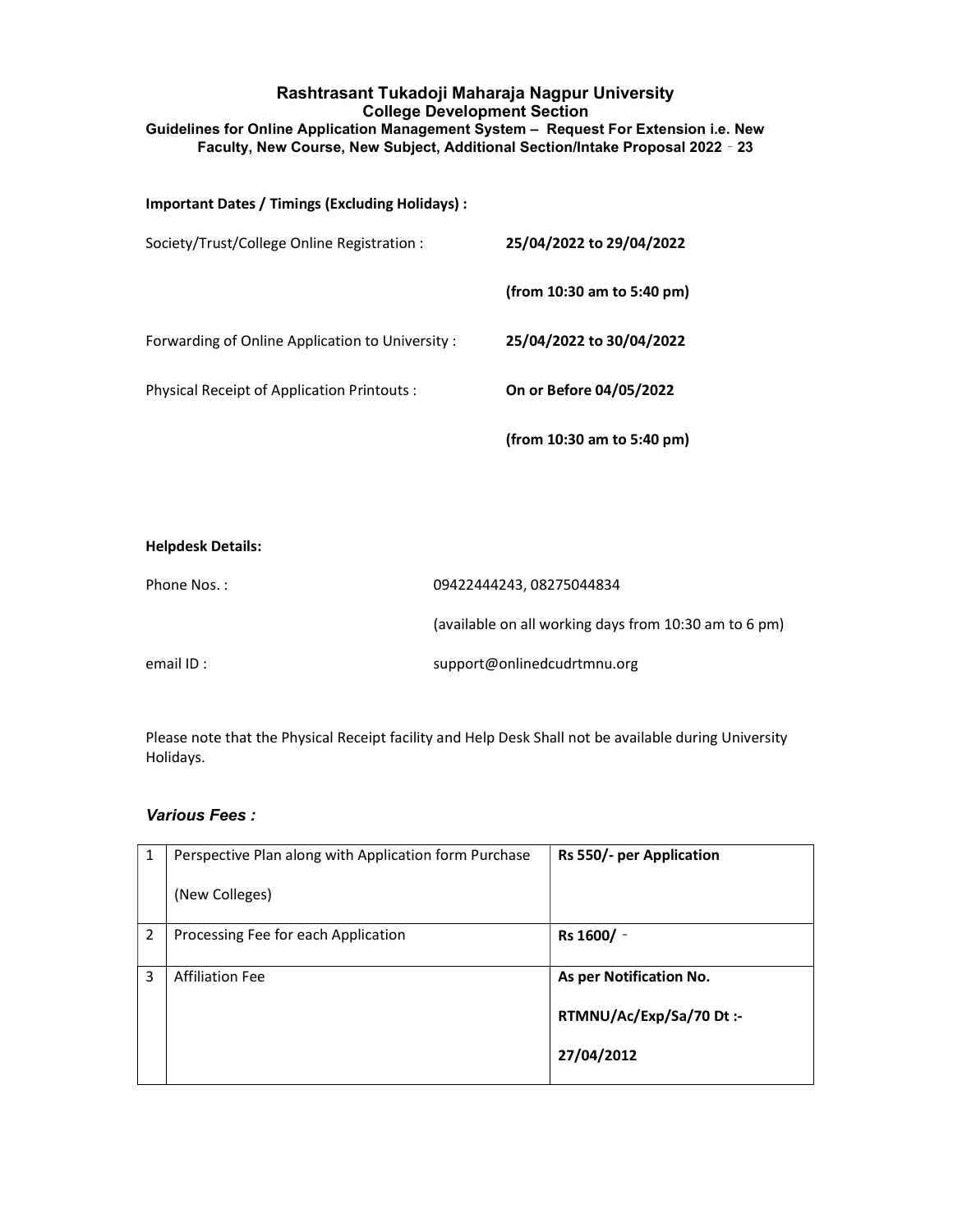# Application Form for Link Activation OF NEW FACULTY, NEW COURSE, NEW SUBJECT, ADDITIONAL SECTION/INTAKE PROPOSAL 2022 - 23

| 1. | College ID (if Already Allotted) : |                                                      |  |
|----|------------------------------------|------------------------------------------------------|--|
| 2. | College Name:                      |                                                      |  |
|    |                                    |                                                      |  |
|    |                                    |                                                      |  |
| 3. | <b>Extension Proposal For:</b>     | <b>Additional Faculty</b><br>a)                      |  |
|    |                                    | b) Additional Non - Professional Courses             |  |
|    | (Note - Apply Separately for Each  | Additional Professional Courses in Traditional<br>c) |  |
|    | <b>Type of Proposal)</b>           | Faculty                                              |  |
|    |                                    | <b>Additional Professional Courses</b><br>d)         |  |
|    |                                    | <b>Additional Subjects</b><br>e)                     |  |
|    |                                    | <b>Additional Sections</b><br>f)                     |  |
|    |                                    | Increase in Intake<br>g)                             |  |
| 4. | Sanstha/Trust Name:                |                                                      |  |
| 5. | Sanstha/Trust Registration No and  |                                                      |  |
|    | Date:                              |                                                      |  |
| 6. | Name of the Secretary/President :  |                                                      |  |
| 7. | Sanstha/Trust Address:             |                                                      |  |
|    |                                    |                                                      |  |
|    |                                    |                                                      |  |
| 8. | Address of the College :           |                                                      |  |
|    |                                    |                                                      |  |
|    |                                    |                                                      |  |
|    |                                    | Place:<br>Taluka:                                    |  |
|    |                                    | Pincode:<br>District:                                |  |